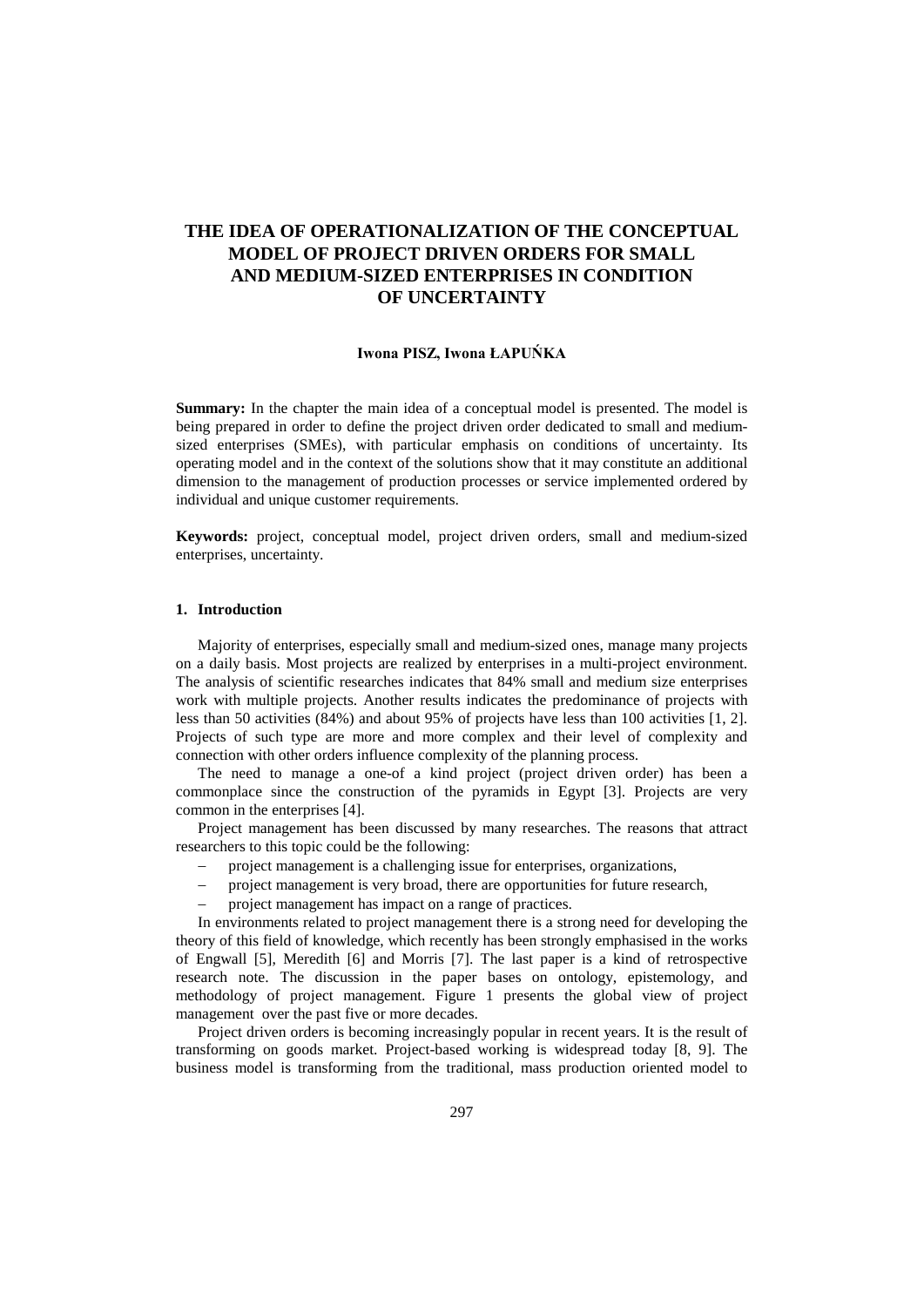make-to-order oriented model. In practice it means execution of unique, single, customized orders [10]. These kinds of orders can be treated as project driven orders. An enterprise in the demand-driven make-to-order environment supply a wide variety of products requiring a customized product. Management of complex, multi-parametrical and multi-criteria problems of project driven orders is one of the significant challenges of the project management, especially in small and medium-sized enterprises. Realization of project has become more and more significant. A project driven order can be defined as a set of coordinated activities realized in an integrated and unique way to achieve the strategic and operational aims and objectives using limited resources. A project represents a form of investment. The outcomes can be treated as a return on this investment. Each project driven order should be treated as an investment opportunity.



Fig. 1. The project management over last decades [7]

The purpose of the chapter is to present the main idea of a conceptual model. The model is prepared in order to define the project driven order dedicated to small and medium-sized enterprises (SMEs), with particular emphasis on conditions of uncertainty, propose its operating model and in the context of the solutions show that it may constitute an additional dimension to the management of production processes or service implemented ordered by individual and unique customer requirements.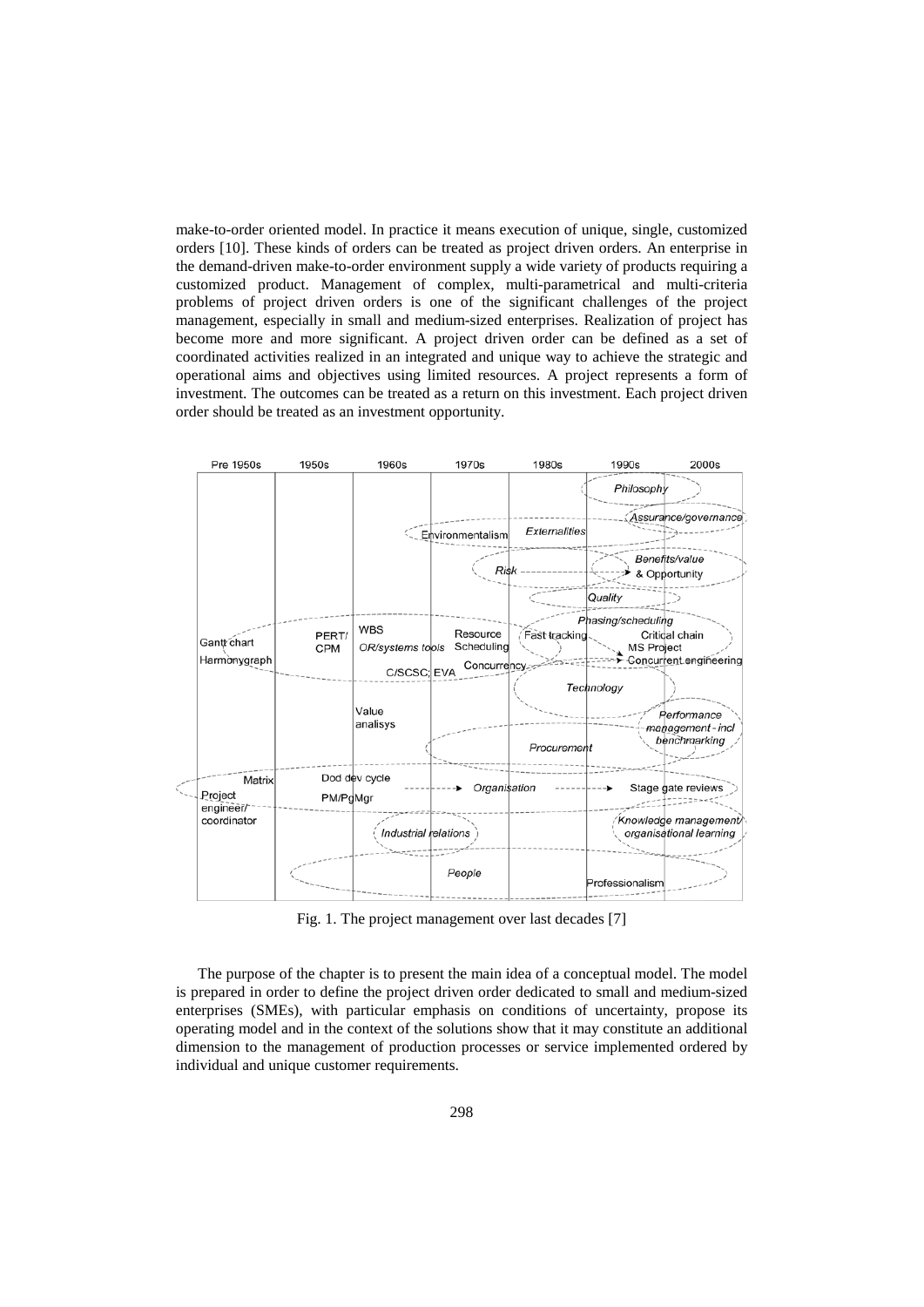#### **2. The nature of project management in small and medium-sized enterprises**

According to the definition of micro, small and medium-sized enterprises prepared by European Commission the micro enterprise is an enterprise with fewer than 10 employees, and turnover of less than  $\epsilon$ 2 million, small enterprise is an enterprise with fewer than 50 employees, and turnover of less than  $\epsilon 0$  million. The medium sized enterprise is an enterprise with fewer than 250 employees, and turnover of less than  $\epsilon$ 50 millon [11].

The SMEs play a very important role in the economy as economic and social development. They are the key generators of employment and income, and drivers of innovation and growth [11, 12, 13]. These type of enterprises account 99,8% of all companies in the European Union, generate 56% of GDP and employ 67% of private sector workers [14]. Furthermore, 91 % of these enterprises are micro-firms with less than 10 workers. Given their importance in all economies, they are essential for the economic recovery [13]. In Poland SMEs generate 47,4% of GDP, 30,1% of GDP is generated by micro enterprises, 7,3% of GDP by small-sized enterprises and 10,0% of GDP by mediumsized enterprises [15]. According to paper [16] projects account on average for one third of the turnover of SMEs. Additionally, the paper shows that the projects in small and size enterprises account for almost one fifth of the economy.

Small and medium-sized enterprises differ from large enterprises. These type of enterprises require simple planning and control systems, informal evaluation and reporting. SMEs have a low level of standardization of procedures and low level of specialization, with multi-tasking. Small and medium-sized enterprises have a high level of innovativeness. People in SMEs prefer tested techniques. It is a consequence of failure in these kind of enterprises [14].

According to the paper [17] small and medium-sized enterprises need project management of their new, innovation project driven orders. But the project management requirements should be different than the traditional forms of project management for larger projects undertaken in large enterprises.

Project management is differ from manufacturing-type operations in that project management is the business process of producing a unique product, service, or result over a finite period of time [18]. The aim of project management is to achieve all of the project goals and objectives while adhering to project constraints [19]. The most commonly used project outcome measures (measure of project success) include cost, schedule, technical performance outcomes and client satisfaction. It can be treated as multidimensional parameter [20, 21]. Planning and realization of orders of a project type bear a certain level of uncertainty. Uncertainty related with estimating time, cost and course of realization of orders of a project type is a crucial feature of orders realized mainly in small and mediumsized companies. Such orders are most often of non-deterministic character. Due to a complex character of orders of a project type and their realization within a given planning horizon it is essential to provide tools that enable solving problems in conditions of uncertainty. There is a strong need to develop the right methodologies aiding decision makers in complex situations, situations connected with solving problems that integrate various subproblems, e.g. time and cost planning for order of a project type, assigning resources, planning the course of work, scheduling, risk identification and risk assessment for orders of a project type and the like.

The last few years brought us attempts of systematization of achievements in the field of project management. Such attempts were made by Bredillet, who published an article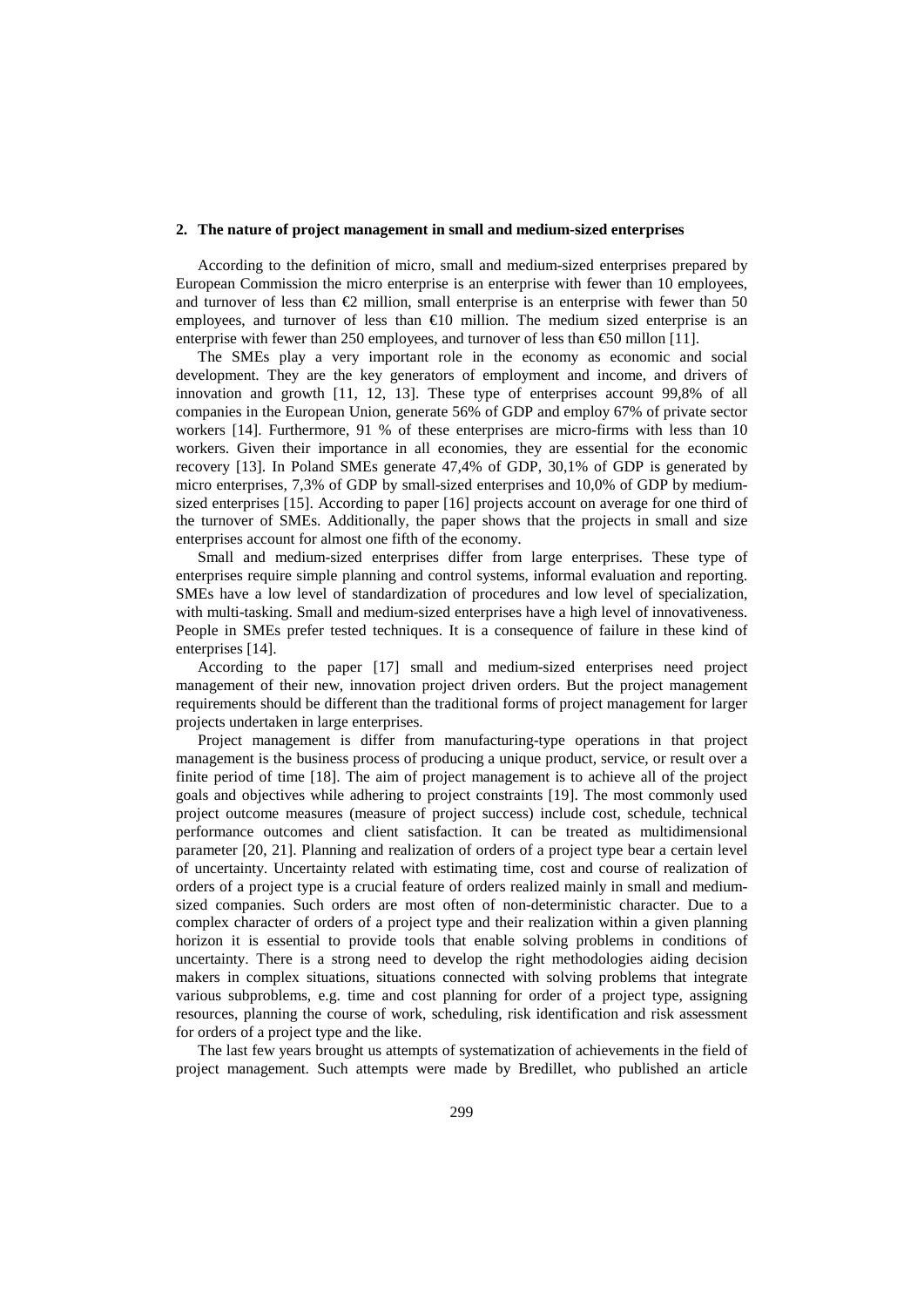entitled "Exploring research in project management: Nine schools in project management research" in Project Management Journal in 2008 [22]. The author presented progress in development of project management and defining research trends in every school of thought on project management.

Project management is a subject of more and more number of research works in main academic centres. Research results are published in prestigious scientific magazines, such as: Project Management Journal, International Journal of Project Management, Long Range Planning, European Management Journal. Project management practitioners and theorists meet at congresses concerning the topic. Project Management Association Poland is an association that actively operates in Poland. The number of research centres actively dealing with the subject of project management is constantly growing. The centres form the Department of Project Management within their own framework (the first operating department in Poland was run by professor Trocki in Warsaw School of Economics).

Project management has developed significantly in the last three decades, which can be seen by evolution of methodologies on project management, the number of certification programmes for project managers, awareness of the influence of projects on positive results of an organization. New approach to the topic brings the need for developing new methods, adequate to particular disciplines.

There is a good reason why the developed methodology of managing orders of a project type in conditions of uncertainty is dedicated to small and medium-sized companies (SMC). All project management methodologies created within the last several dozen years, such as PMBoK, PRINCE2, Agile, SCRUM or TenStep were made for large companies realizing enormous projects (involving large amount of resources, large costs and a lot of time). In times of omnipresent capitalism companies realizing orders of a lot smaller range, capital and time of realization than it would seem from the original destination of the methodologies are prevailing. Nevertheless, managing production or service processes realized according to individual and unique demands still bears characteristics of a project. Such orders serve as the ground for further research.

Analysis of common production practices shows that small and medium-sized companies are forced to cope with realization of orders of a project type alone and it usually resembles ad hoc action rather than systematized set of methods that constitutes coherent approach to project management or at least rules concerning particular work or curse of action leading to a certain goal.

Project methodologies usually attempt to impose only general rules. This shows that they are developed in such a way as to have the widest possible application, which may make them too general for same projects. Therefore, for every project to be successful, it is essential to apply the right methodology as well as using its elements in accordance with the guidelines in order to increase efficiency of project realization. For instance, in case of PRINCE2 methodology, instead of choosing single elements, the whole methodology ought to be adapted to a project. Adapting the methodology may mean applying all principles, adapting topics and implementing processes, which is a big challenge for project managers.

This is the reason why consulting companies are responsible for implementing and providing training in the field. Only companies employing workers highly qualified in project management may implement new project methodologies on their own. Such course of action requires a lot of commitment from the management so that new working principles may be introduced. This approach is risky due to the fact that workers taking part in a project have little experience.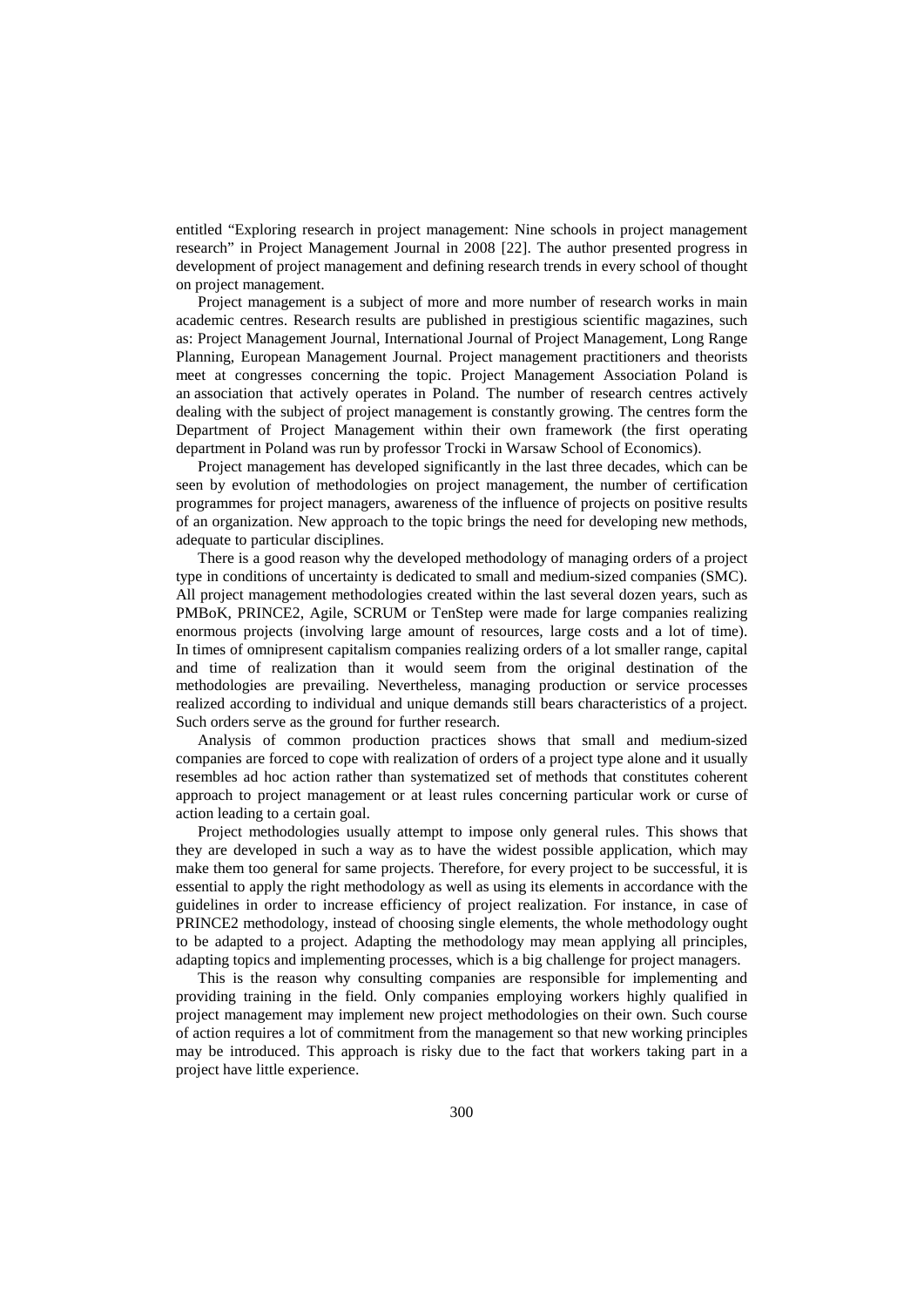Small and medium-sized companies, whose goal is often minimizing all operational costs, usually do not implement new rules. A large cost of implementation, training courses and certification is usually to big an obstacle for small and medium-sized companies to overcome. A global crisis observed in the last several months is becoming the reason for organizations to apply more restrictions as far as costs are concerned, which in turn very often means reduction of management or production engineering costs in production and service practice.

Any failures in these fields significantly reduce modern company's competitiveness, while in the era of globalization success on the market often depends on abilities of precise management of production processes realized according to individual and unique customers' demands. Never before have business entities been forced so strongly by market competitiveness to achieving maximum efficiency in time of production realization, used resources and costs. Efficient production process management is undoubtedly the key to achieving superiority on the market and ensuring customer's satisfaction.

Small and medium-sized companies fulfilling orders of a project type is at risk of losing customers, because project management requires vast knowledge, experience and tools, methods and techniques in planning processes to meet or exceed customers' expectations. This requires coordination of many parameters, such as: time, costs, clients' needs and expectations, aims of a project.

## **3. The aim of the researches**

Lack of methodology of managing orders of a project type dedicated to small and medium-sized companies with the need for increasing their competitiveness is the main premise for taking up the research. Adaptability of known project methodologies for small and medium-sized companies is plausible, but it involves too high financial costs (implementation with professional help of a consulting company) and/or hiring employees highly qualified in the field of project management. Known methodologies serve as compendiums, which are a selection of good practices so proper adaptation would mean identifying key areas of a certain project and choosing the right tools and techniques improving realization of the project within the framework of these areas. The task is complicated for companies realizing this type of orders due to a non-prescriptive character of the sets of knowledge and loose relations with other areas.

The analysis of production habits of small and medium-sized companies indicates that a rather bold hypothesis may be made that there is a possibility of developing a methodology of managing orders of a project type dedicated to small and medium-sized companies taking conditions of uncertainty into account.

The issue of planning realization of orders of a project type in conditions of uncertainty is still open and requires a solution. There have been no attempts of creating a universal methodology covering time and cost analysis of a project, limited access to resources, risk assessment, supplier selection and the like, dedicated to small and medium-sized companies dealing with production based on orders of a project type. Examining condition of knowledge on the subject of project management and establishing what the purpose of developing and implementing methodology of managing orders of a project type in small and medium-sized companies is will serve as a perfect workshop defining directions of the developed methodology. Consulting people responsible for managing orders will allow complex analysis of noticeable imperfections in implementations of known methodologies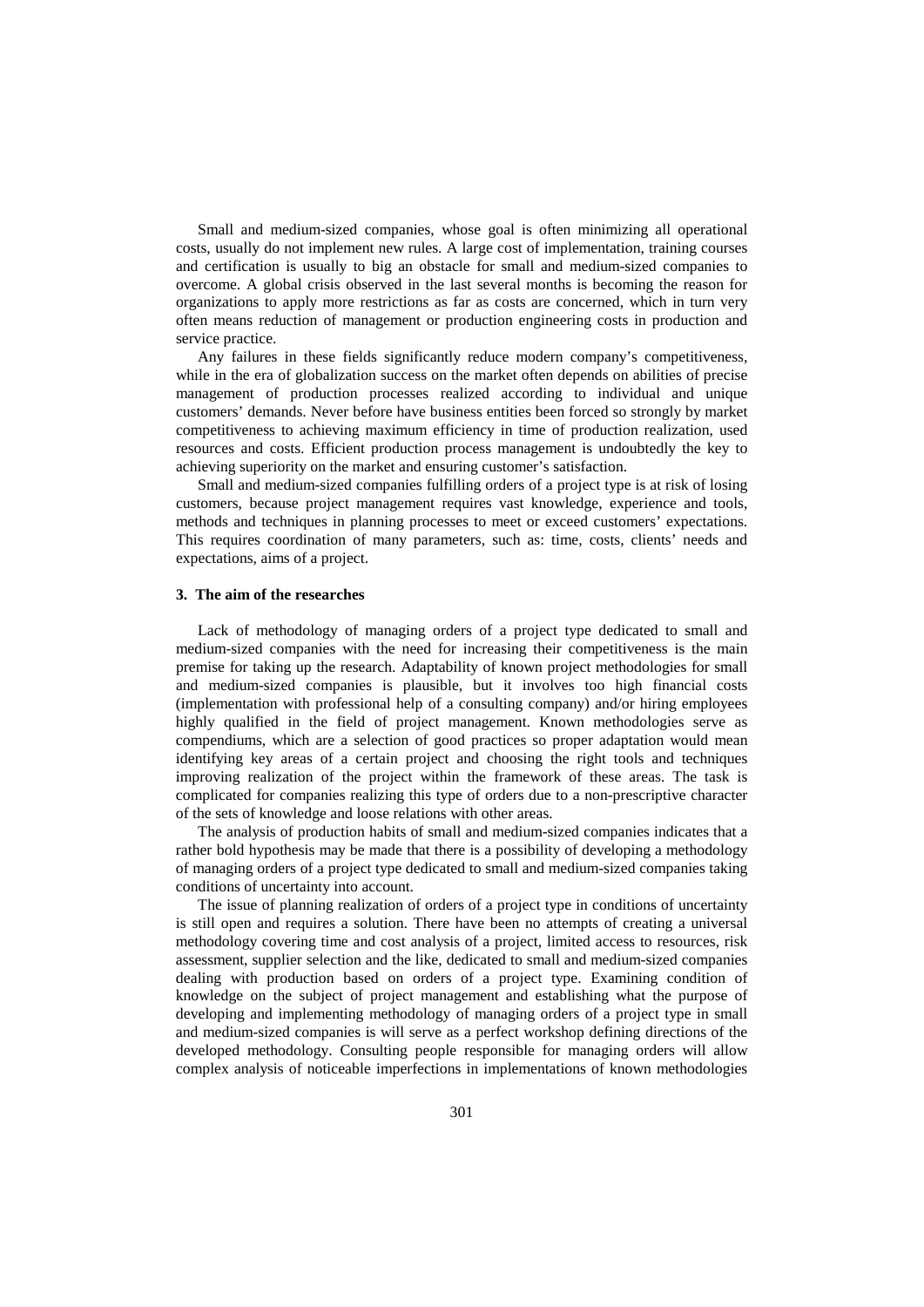for SMC, which in turn will enable development of guidelines and basics of methodology of managing orders of a project type dedicated mainly to small and medium-sized companies.

What is original is the approach to planning time, costs and risk of orders of a project type, considering conditions of uncertainty (e.g. modelling with the use of fuzzy sets theory, making different variants of realization of a project on the basis of a cost curve, managing buffers of a project in accordance with the concept of a critical chain) in a specific way. Developing such a work in detail will enable gaining a less general methodology than other commonly known ones, but it will provide management of small and medium-sized companies with ready-made methods of efficient managing of orders of a project type.

Introducing stages, such as: developing methods of evaluation and selection of suppliers of orders of a project type, developing the basics for CRM system for small and mediumsized companies and approach to multi-criteria evaluation of efficiency of realization of orders of a project type is the next novelty is the sphere of theoretizing about project methodologies. Fields of knowledge included in the stages have been almost entirely ignored in commonly known methodologies, but they play a significant role in holistic project realization, often deciding about success and failure.

The need for further research into the operationalization of the conceptual model of project driven orders for small and medium-sized enterprises in condition of uncertainty is the results of researches underaken by Turney J.R., Ledwith A., Kelly J. [14, 17]. They developed researches in small nad medium-sized enterprises in Ireland, Sweden, Austria, Romania. The researchers described the differnces observed by size of entreprise, industry and country [17]. Another researches were developed in 280 companies. The companies were divided into micro, small and medium companies, and hi-tech, low-tech and service industries [14]. In paper [23] the results of the research of the extent to which small and medium-sized enterprises use project management are presented.

The purpose of the study is to develop a conceptual model to define the project driven order dedicated to small and medium-sized enterprises (SMEs), with particular emphasis on conditions of uncertainty, propose its operating model and in the context of the solutions show that it may constitute an additional dimension to the management of production processes or service implemented ordered by individual and unique customer requirements. The introduction of stochastic elements into the considered model is necessary. The stochastic model is less precise but more robust [24, 25, 26].

With regard to the formulated research objectives, the following research hypotheses:

- H1. Management of production processes or service undertaken at the request according to the individual and unique customer requirements has all the characteristics of the project.
- H2. Terms of uncertainty significantly influence the choice of how to plan a project driven order, as a consequence of projecting the obtained result and the fulfillment (or not) the assumptions.
- H3. There is no methodology of project driven order management dedicated to small and medium enterprises.
- H4. It is possible to develop a methodology for project driven order management dedicated to small and medium-sized enterprises to the conditions of uncertainty.

Arrangement of concepts, definitions and classifications related to the concept of a project driven order and consequently the definition of the project driven order in SMEs is a purely cognitive, which is enriched by the utilitarian aspect of the study of knowledge among the managerial staff of small and medium enterprises.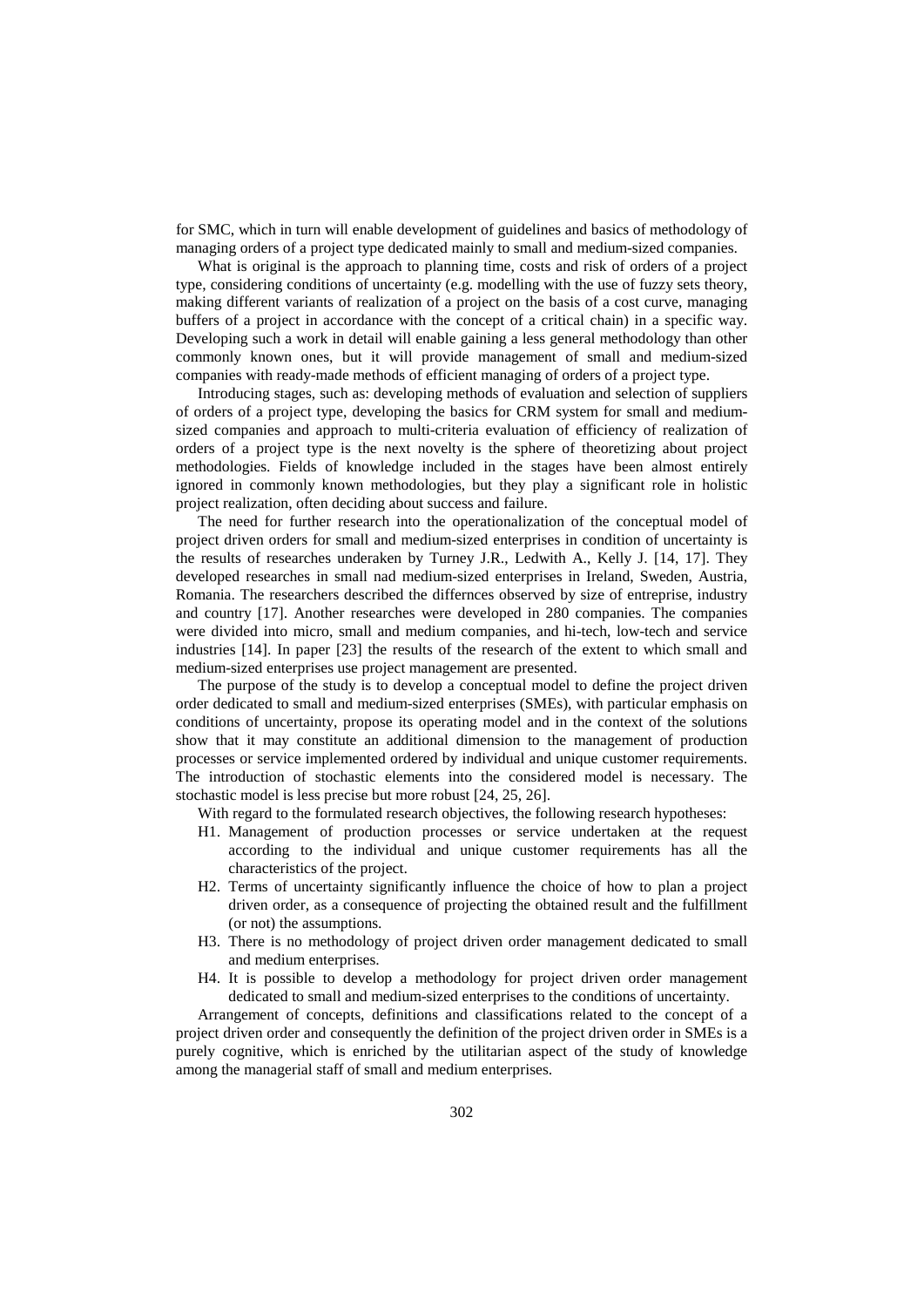Desirability of further research to develop and implement a methodology for project driven order management in SMEs to verify the hypothesis concerning the lack of a dedicated to a group of SMEs methodology and validation of the conceptual model. A critical review of project management methodologies based on the available literature will serve domestic and international development objectives and guidelines approach to project project driven management dedicated to SMEs. This phase of research will also provide a basis for the formulation of a conceptual model of project driven orders design under uncertainty. Validation of the model is to say that the developed theories and assumptions are correct and that the model representation of the real system in which orders are carried out such a project, its structure, relationships, causal, logical, mathematical are reasonable in the area of intended use of the model.



Fig. 2. The idea of the research

Operationalization of the conceptual model of the project driven order will consist of mapping the conceptual model and in an operating model and will be usefull to design methodology including project type through the choice of methods and techniques, the source database and the decision as to whether the resulting analysis of empirical material. The need for a holistic approach requires the development of partial methods underlying the methodology. It is necessary to develop methods/techniques for the growing areas of project driven orders management: time management, cost management, risk management, supplier management, evaluation of effectiveness. Validation of operational, designed to test individual components such project driven order management in accordance with the conceptual model and assess their relevance and impact on the efficacy of the methodology in SMEs, will be held in the form of experiments and computer simulations. It will apply to determine the precision of the results of operational model for implementation of the specific purpose of research in the adopted experimental simulation environment to allow for the development of conditions for use of the methodology in practice the operation of SMEs.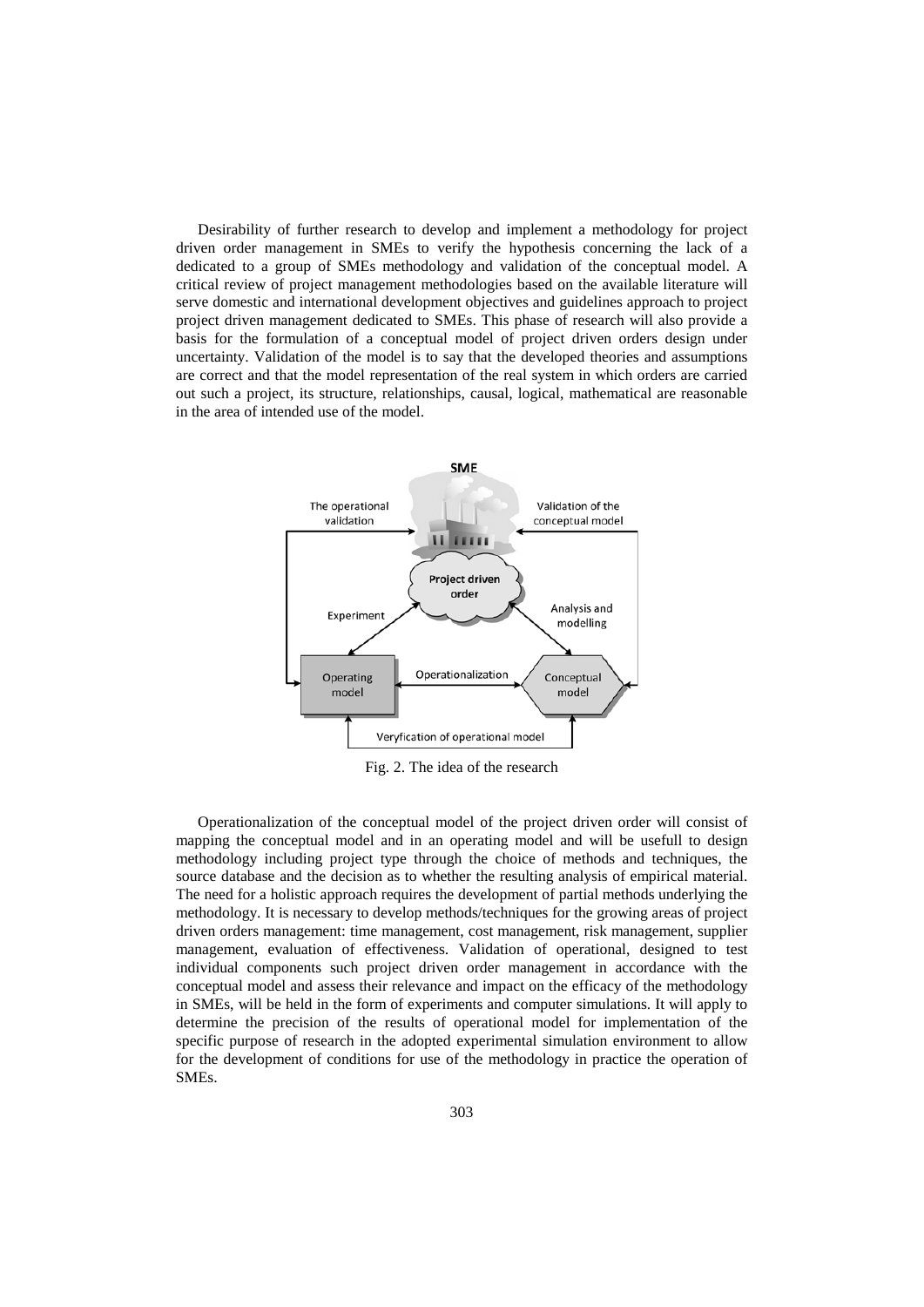### **4. Multi aspects of the research**

The proposed research together with main goals allow to form the following thesis: there is a possibility of developing the methodology of managing orders of a project type in conditions of uncertainty dedicated to small and medium-sized companies. Consucting the research requires accepting the following assumptions:

- make to order type of production in small and medium-sized companies,
- analogy of production in SMC to project management,
- − planning the realization of orders of a project type takes place without full access to information,
- information on an order is incomplete,
- information on production process in incomplete,
- information on the environment of production process in incomplete,
- − access to complete information is limited,
- time of order realization is defined by a client,
- cost of realization of an order is defined by a client,
- selection of a supplier is related to taking a new order of project type,
- the risk of failure in realization of an order of project type is the result of both internal and external factors.

Realization of management methodology for orders of a project type in small and medium-sized companies requires solving the following tasks:

- 1. Assessing the knowledge in project management small and medium-sized companies.
- 2. Examining the purpose of developing and implementing methodology on managing orders of a project type in small and medium-sized companies.
- 3. Developing foundations and basics of methodology of managing orders of a project type for small and medium-sized companies.
- 4. Developing a method of time and cost planning as well as risk assessment for orders of a project type.
- 5. Developing a model of an order of a project type.
- 6. Modelling orders of a project type analysing usability of available computer tools.
- 7. Developing a method of assessment and selection of suppliers for orders of a project type.
- 8. Developing basics of CRM system for small and medium-sized companies.
- 9. Developing the right approach to multi-criteria evaluation of efficiency of realization of orders of a project type.
- 10. Developing conditions of applying methodology in real conditions in which the examined companies function.
- 11. Developing a publication presenting effects of project realization.

Developing a given project methodology for a group of small and medium-sized companies will be preceded by two stage research. The main firm of conducting such research will be a direct interview, which will aid surveys. The first part, concerning assessment of knowledge on project management in organizations realizing orders of a project type will consist in collecting basic information on awareness and preferences of using specific tools and techniques facilitating all fields of knowledge in project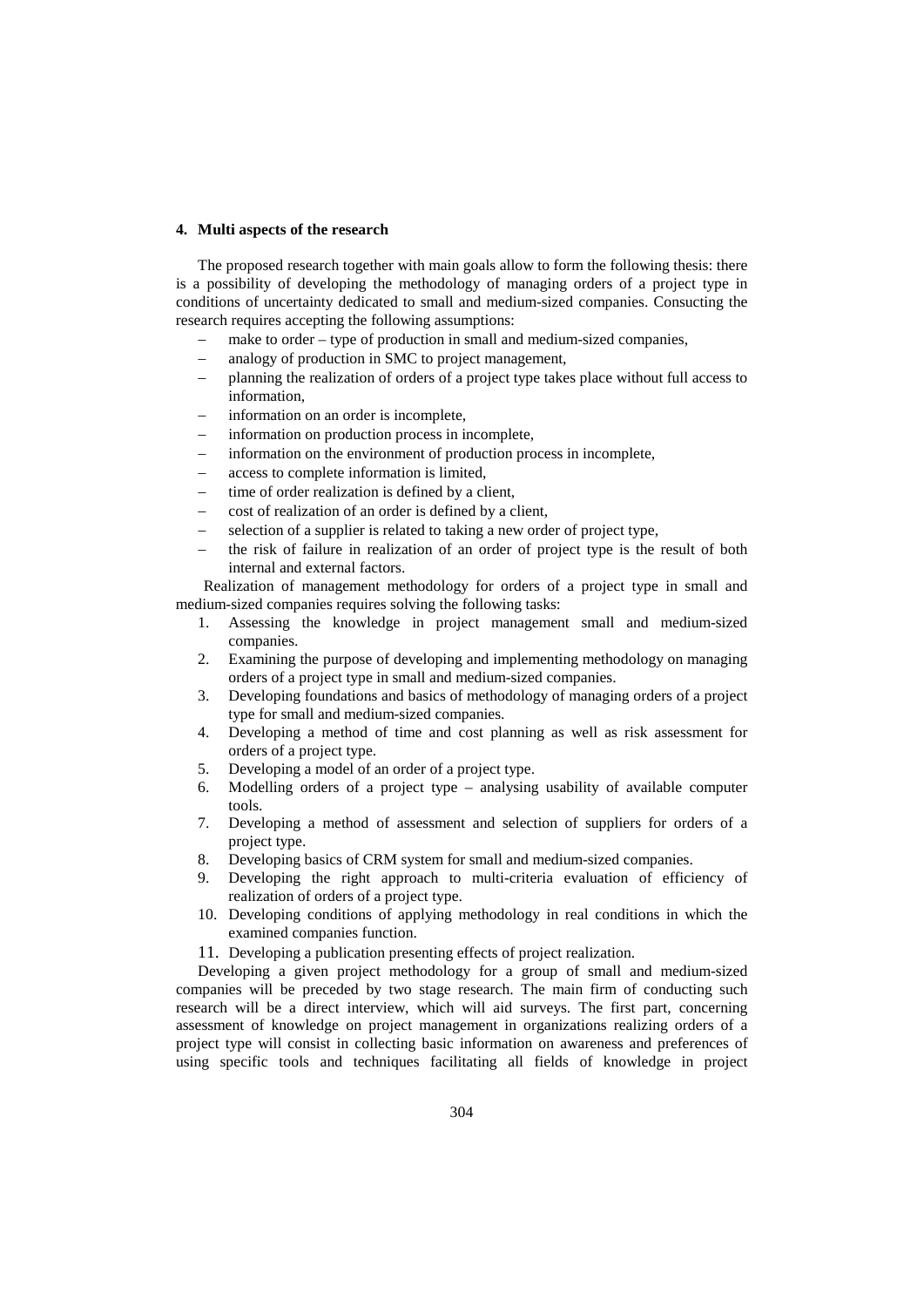management as well as defining stages during a holistic realization of orders of a project type. The second part, examining purposefulness of the elaboration and implementation of the methodology of managing orders of a project type in SMC, will concern analysis of responders' expectations on initially defined guidelines and solutions suggested in a developed methodology by a research team (in particular on a group of SMC). Originally defined guidelines are introduced to members of project teams in the form of questions about their acceptance. Open questions, however, enable getting acquainted with autorial proposals of examined entities, whih will finally allow to develop a whole spectrum of desirable expectations. Presentation of research results will consist inconfronting abilities of fulfilling certain suggestions with actual capacity, which is limited.

Final guidelines and the shape of the methodology of managing orders of a project type dedicated to small and medium-sized companies will be the result of the conducted research. The developed model of an order of a project type will serve as a foundation for other developments (method of planning time, costs and selection of suppliers, the concept of CRM system, approach to multi-criteria evaluation of efficiency of realization of orders of a project type), which, having been verified on practical examples will allow their further evaluation. Discrepancies between values obtained in projects realized in accordance with the model and guidelines and projects realized in real life will be defined by an expert method. This operation will enable developing conditions for applying the methodology in real conditions in which the examined companies function. Results of the research will be published in the form of articles in magazines of monographs, both in Polish and English.

### **5. Expected results of research**

The final effect of the project will be the methodology of managing orders of a project type in conditions of uncertainty dedicated to small and medium-sized companies. The added value of the project will consist in developing an approach to managing orders of a project type in the following areas: time, cost, course, choice of suppliers, risk characteristic for orders of a project type realized in small and medium-sized companies. The next novelty in the field of theoretizing about project methodologies is introduction of the following stages: developing a method of evaluating and selecting suppliers for orders of a project type, developing the basics of CRM system for small and medium-sized companies and developing an approach to mulit criteria evaluation of efficiency of realization of orders of a project type. Fields of knowledge included in the stages have been almost completely ignored in the known methodologies. Nevertheless, they play an important part in holistic realization of projects and are often decisive for their success or failure.

Results of the research will be used to prepare scientific publications in the form of articles in magazines and monographs, presenting particular stages of research on developing a methodology of managing orders of a project type in conditions of uncertainty dedicated to small and medium-sized companies. A cycle of speeches to be given on conferences in the country and abroad is planned in relation to the prepared analysis. The final publication of a monograph presenting results of the conducted research will constitute a research material contributing to a new scientific discipline, production engineering in the field of project management. The scientific materialwill also serve as a valuable aid in the process of student education, mainly in the branch of management and management an production engineering on the first, second and third degree of studies.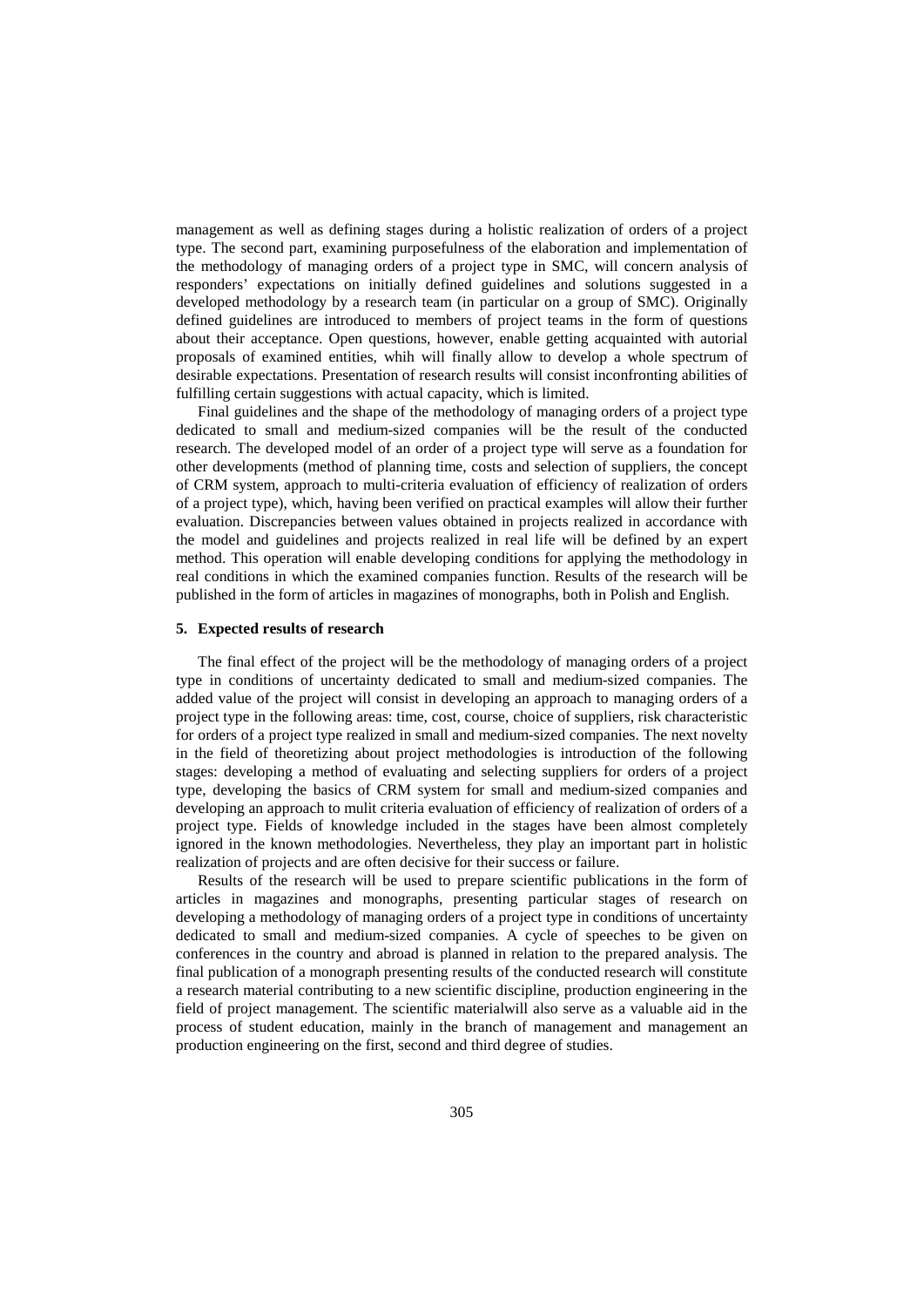## **6. Summary**

The small and medium-sized senterprises play a significant role in the economy. Main oders undertaken by these kind of enterprises have project character. small and mediumsized enterprises need project management of their new, innovation project driven orders. But the project management requirements should be different than the traditional forms of project management for larger projects undertaken in large enterprises.

Project management is differ from manufacturing-type operations in that project management is the business process of producing a unique product, service, or result over a finite period of time. The special needs of small and medium-sized enterprises recognized by researchers will be addopted in the present research. Operationalization of the conceptual model of the project driven order seems to be good idea for aided the small and medium-sized enterprises. The results of the reserch will build up a literature of project management.

## **References**

- 1. Lova A., Maroto C., Tormos P.: A multicriteria heuristic method to improve resource allocation in multiproject scheduling. European Journal of Operational Research, 127, 2000, 408-424.
- 2. Payne J.H.: Management of multiple simultaneous projects: State-of-art review. International Journal of Project Management, 13, 1995, 163-168.
- 3. Kwon H.D., Lippman S.A., Tang Ch.S.: Optimal time-based and cost-based coordinated project contracts with unobservable work rates. International Journal of Production Economics, 126, 2010, 247-254.
- 4. Chen J., Askin R.G.: Project selection, scheduling and resource allocation with time dependent returns. European Journal of Operational Research, 193, 2009, 23-34.
- 5. Engwall M.: No project is an island: Linking project to history and context. Research Policy, 32, 5, 2003, 789-808.
- 6. Meredith J.R.: Developing project management theory for managerial application: The view of a research journal's editor. PMI Research Conference 2002. Proceedings, Project Management Institute, Newtown Square, 47-53.
- 7. Morris P.: Research and the future of project management. International Journal of Managing Projects in Business, 3, 1, 2010, 139-146.
- 8. Kwak Y.H., Anbari F.T.: Analyzing project management research: perspectives from top management journals. International Journal of Project Management, 27, 2009, 435- 446.
- 9. Asquin A., Garel G., Picq T.: When project-based management causes distress at work. International Journal of Project Management, 28, 2010, 166-172.
- 10. Nielsen P., Nielsen I., Steger-Jensen K.: Analyzing and evaluating product demand interdependencies. Computers in Industry, 61, 2010, 869-876.
- 11.Commission, European: Putting Small Businesses First Europe is Good for SMEs, SMEe are Good for Europe. European Commission Publications Office, Luxembourg, 2008.
- 12. Floyd D., McManus J.: The role of SMEs in improving the competitive position of the European Union. European Business Review, 17, 2 2005, 144-150.